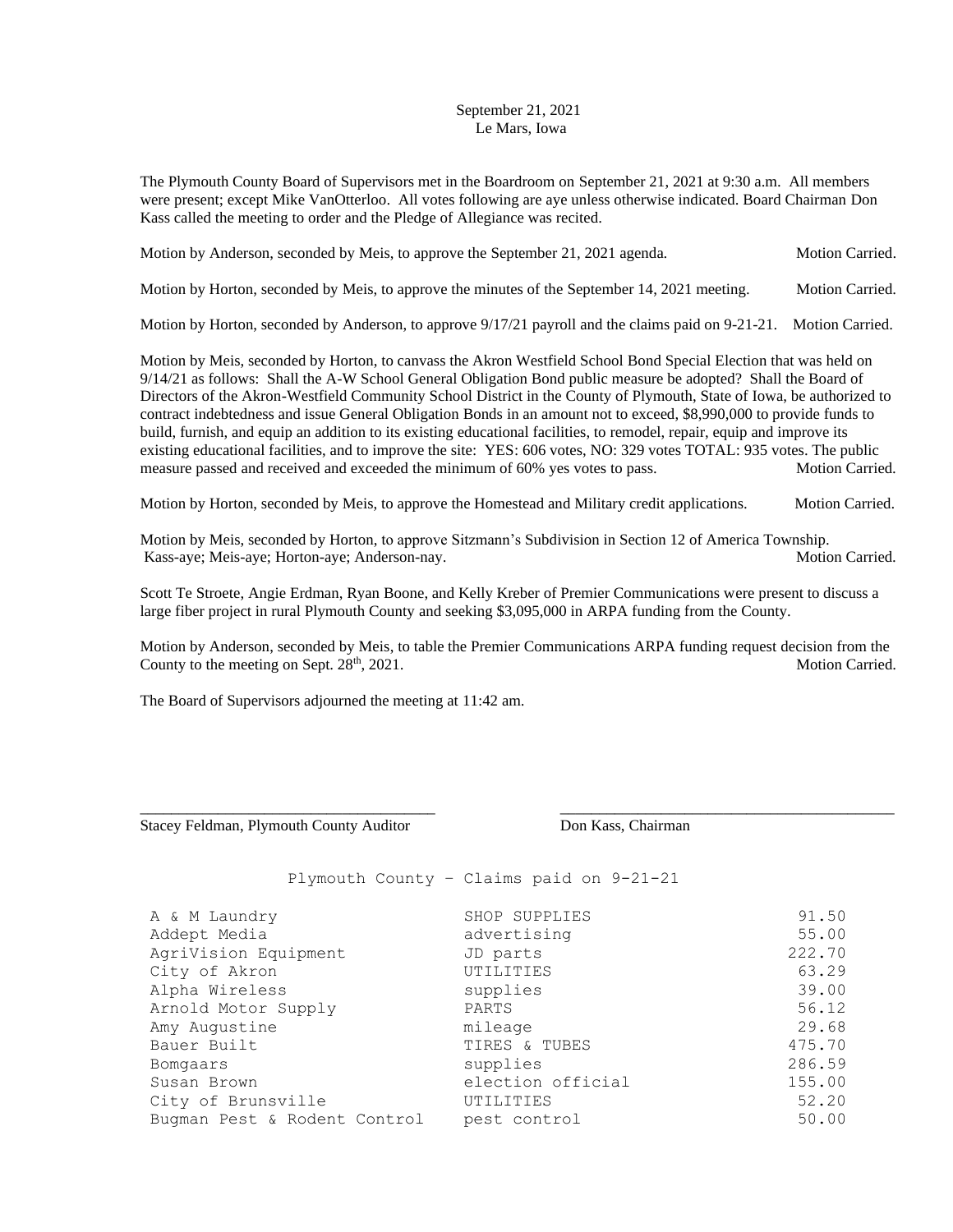| Campbell's Electric           | <b>BUILDINGS</b>             | 2970.00   |
|-------------------------------|------------------------------|-----------|
| Chapman Overhead Door         | <b>BUILDINGS</b>             | 97.50     |
| Derek Christoffel             | meeting/supplies             | 116.27    |
| Cornhusker International      | FILTERS                      | 221.72    |
| <b>CWD</b>                    | kitchen supplies             | 3394.85   |
| The Dailey Stop               | fuel                         | 166.67    |
| Victoria DeVos                | office supplies              | 85.20     |
| Eakes Inc                     | supplies                     | 528.95    |
| Fareway                       | kitchen supplies             | 297.49    |
| Farmers Coop-Craig            | fuel                         | 1136.46   |
| Fastenal                      | supplies                     | 246.59    |
| Stacey Feldman                | election supplies            | 235.83    |
| First Coop Assoc              | fuel                         | 50.67     |
| Floyd Valley Healthcare       | nursing contract & screening | 2807.08   |
| Fort Dodge Asphalt            | ASPHALT CONCRETE             | 129962.94 |
| Sharon Frerichs               | Election official            | 211.40    |
| Frericks Repair               | repairs                      | 2904.64   |
| Frontier                      | phone services               | 2988.42   |
| G & R Controls                | maint contract               | 2120.50   |
| Sue Gabel                     | election official            | 155.00    |
| Connie Galles                 | painting                     | 322.00    |
| GCC Alliance Concrete         | BOX CULVERTS                 | 21587.00  |
| Genoa Healthcare              | inmate meds                  | 199.07    |
| Get Branded 360               | uniform-Pecks                | 132.50    |
| Gordon Flesch Company         | copier contract              | 210.48    |
| Grainger                      | SAFETY                       | 18.91     |
| H & H Dirt Work               | PIPE CULVERTS                | 112217.20 |
| Hallett Materials             | GRANULAR                     | 192078.39 |
| Hamilton-Smith Construction   | GRANULAR                     | 9212.50   |
| Hancock Concrete Products     | CONCRETE PIPE                | 28359.72  |
| Jamie Hauser                  | mileage                      | 458.64    |
| Highland Materials            | black dirt/topsoil           | 289.25    |
| City of Hinton                | UTILITIES                    | 129.73    |
| Horizon Distribution          | wash card                    | 50.00     |
| Hughes Excavation             | fill dirt                    | 500.00    |
| <b>IACCVSO</b>                | training fee                 | 60.00     |
| <b>ICCS</b>                   | training reg                 | 195.00    |
| Interstate Battery System     | <b>BATTERIES</b>             | 74.95     |
| Iowa APCO                     | Fall conference              | 230.00    |
| Iowa County Attorney's Assoc. | victim witness training      | 75.00     |
| Iowa Dept of Public Safety    | online warrant & articles    | 3474.00   |
| Iowa NENA                     | conference registration      | 230.00    |
| Iowa Prison Industries        | PCCB signage/posts           | 90.40     |
| IPAC                          | IPAC Assess-software         | 3000.00   |
| I-State Truck Center          | PARTS                        | 48.80     |
| Jack's Uniforms               | uniform                      | 562.10    |
| Jensen Motors                 | OUTSIDE SERVICE              | 3977.31   |
| Johnson Controls              | fire alarm testing           | 1134.59   |
| Jim Jones                     | office supplies              | 79.69     |
| J-W Tank Line                 | fuel                         | 2029.33   |
| Kellen Excavation             | GRANULAR                     | 109.68    |
| DuRetta Kelly                 | election official            | 50.00     |
| Kunkel Cleaning               | cleaning services            | 1720.00   |
| Lampert Lumber                | PARTS                        | 2225.18   |
| Judy Lang                     | rent assistance              | 300.00    |
|                               |                              |           |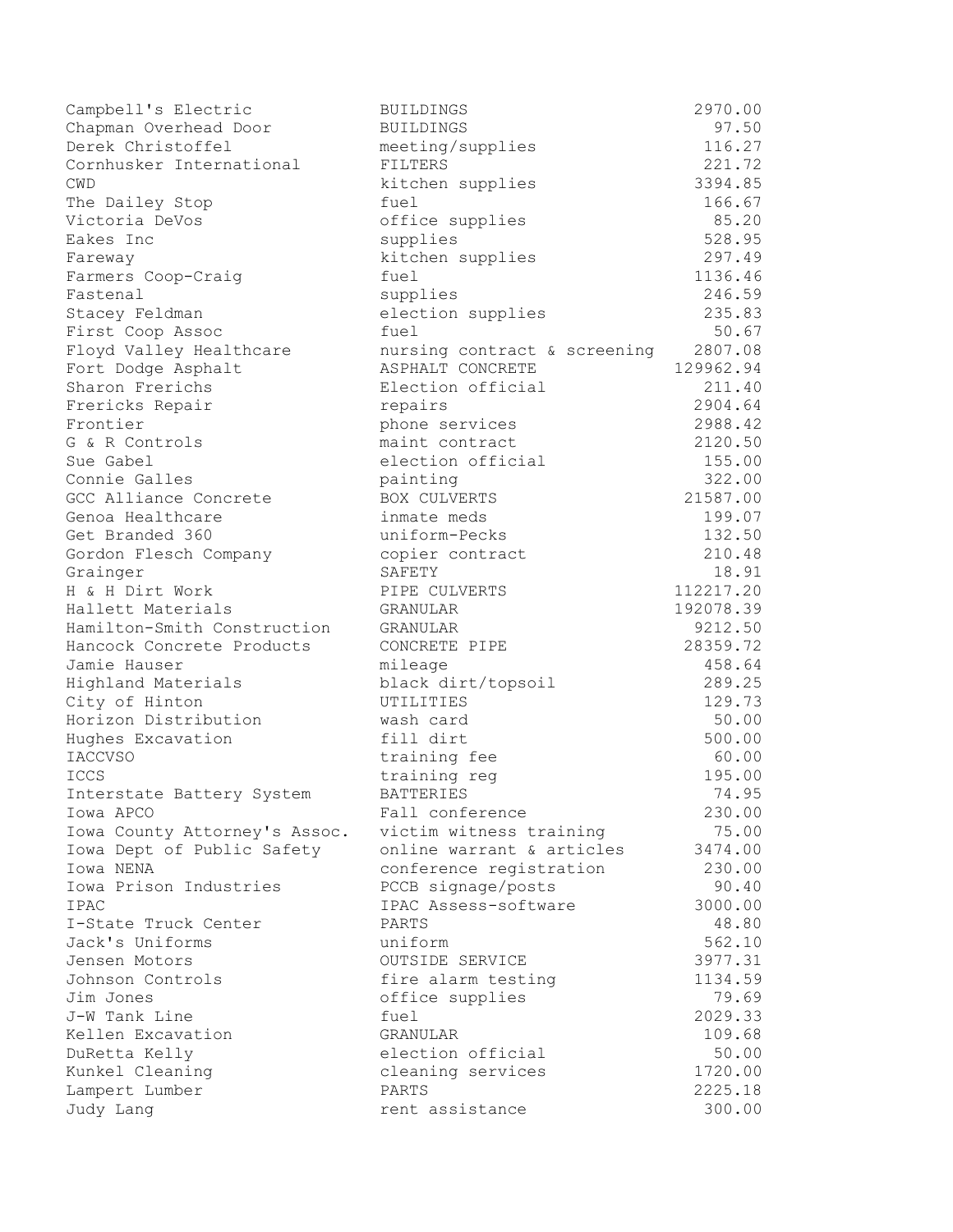| City of Le Mars                            | utilities                | 1310.24              |
|--------------------------------------------|--------------------------|----------------------|
| Le Mars Agri Center                        | elk feed                 | 125.64               |
| LeMars Daily Sentinel                      | pubs                     | 208.17               |
| L.G. Everist Inc.                          | GRANULAR                 | 131619.59            |
| Alan Lucken                                | mileage                  | 29.12                |
| Menards                                    | supplies                 | 783.87               |
| Terry & Lisa Messelhiser                   | rent assistance          | 350.00               |
| Metal Culverts                             | CORRUGATED METAL PIPE    | 18756.50             |
| Meylor Chiropractic Clinic                 | pre employment screening | 65.00                |
| MidAmerican Energy                         | utilities                | 3301.98              |
| Midwest Card & ID Solutions                | card system              | 1250.00              |
| Midwest Honda                              | mower parts & repairs    | 498.06               |
| Midwest Wheel                              | PARTS                    | 913.96               |
| Mike's Inc                                 | fuel                     | 4119.90              |
| David Moller                               | GROUNDS                  | 150.00               |
| Northern Lights Foodservice                | kitchen supplies         | 907.89               |
| O.C. Sanitation                            | garbage pickup           | 484.80               |
| Oden Enterprises                           | PILING                   | 32904.00             |
| Shawn Olson                                | misc reimbursements      | 581.68               |
| One Office Solutions                       | supplies                 | 542.89               |
| Orange City Dentistry                      | inmate medical           | 196.00               |
| City of Oyens                              | UTILITIES                | 85.00                |
| Kyle Petersen                              | meals/training           | 32.64                |
| Ply Co Solid Waste Agency                  | landfill charges         | 166.51               |
| Ply Co Treasurer                           | flex benefit reimb       | 955.06               |
| Pottawattamie Co Sheriff                   | mileage                  | 44.00                |
| Premier Communications                     | internet/phone           | 1848.43              |
| Quality Lawn Care                          | lawn care                | 105.00               |
| City of Remsen                             | UTILITIES                | 139.75               |
| Janice Renken                              | election official        | 18.40                |
| Kathy Renken                               | election official        | 56.96                |
| Richards Construction                      | construction project     | 105979.28            |
| Rolling Oil                                | $\circ$ il               | 5253.66              |
| Sapp Bros. Petroleum                       | fuel                     | 14381.07             |
| Schmillen Construction                     | <b>MISCELLANEOUS</b>     | 694.34               |
| Sherwin Williams                           | paint/supplies           | 1068.29              |
| Sioux Co Sheriff                           | service                  | 36.72                |
| Siouxland Concrete                         | BOX CULVERTS             | 2428.76              |
| Shelly Sitzmann                            | cell reimb allowance     | 90.00                |
| SPI                                        | GRANULAR                 | 12429.45             |
| Stan Houston Equipment                     | PARTS                    | 69.60                |
| Luke Steeg                                 | OFFICE CLEANING          | 74.00                |
| Stivers Ford                               | '21 Ford F150            | 33319.00             |
| Stone Group Architects                     | architect fees           | 1189.44              |
| Mark Sturgeon                              | transcripts              | 49.00                |
| The Home Depot Pro                         | custodial supplies       | 686.90               |
| The Record                                 | publications             | 131.75               |
| Thomson Reuters West                       | court library            | 1504.66              |
| Tool Depot                                 | SAFETY                   | 81.73                |
|                                            |                          |                      |
| Transit Works                              | EQUIPMENT<br>GRANULAR    | 1500.00<br>182370.40 |
| Brett Udell Trucking                       |                          | 102.00               |
| Union County Electric<br>UnityPoint Clinic | tower                    | 84.00                |
| US POSTAL SERVICE                          | SAFETY                   | 318.00               |
|                                            | postage                  | 442.08               |
| USIC Locating Services                     | locate services          |                      |